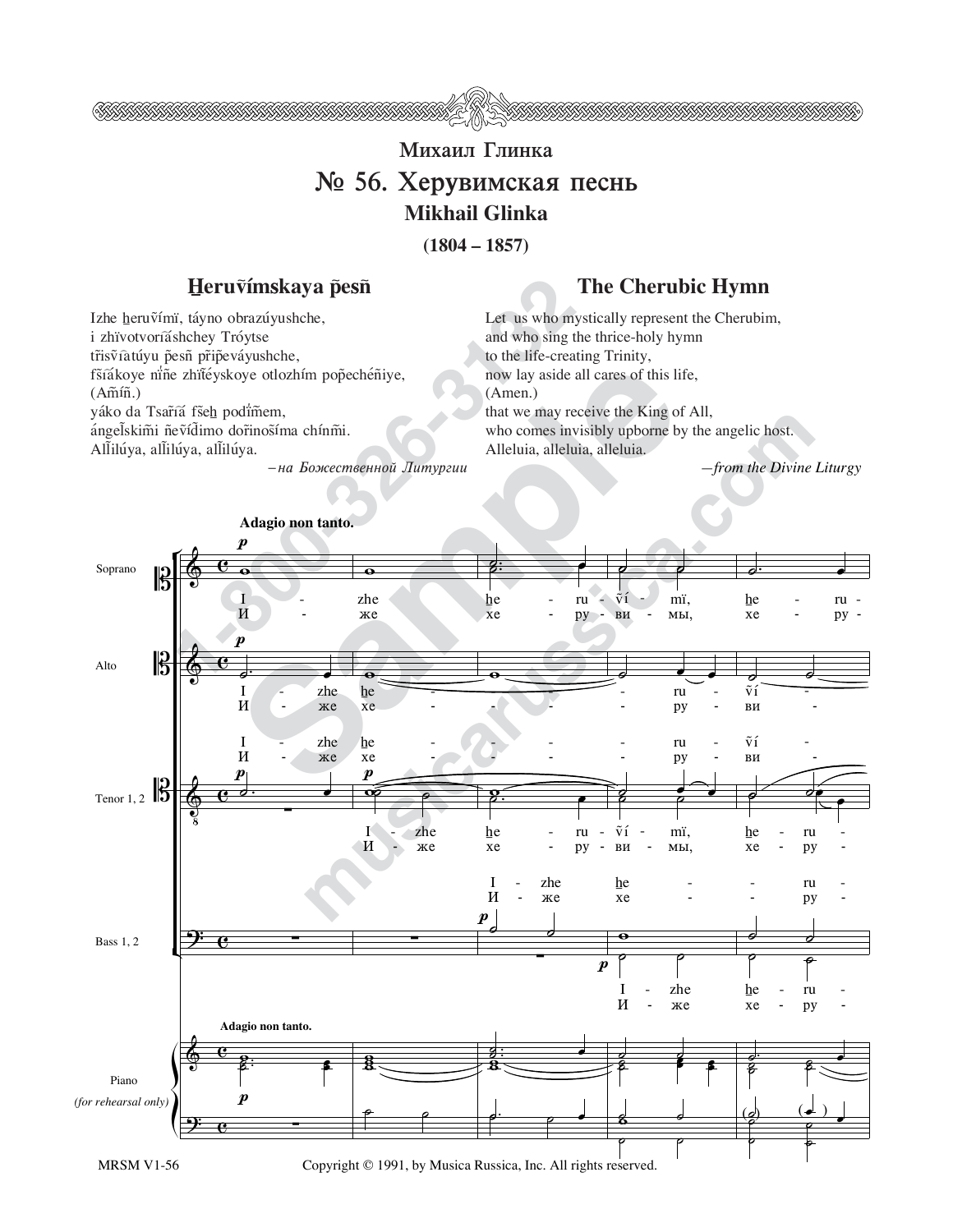



 $\overline{4}$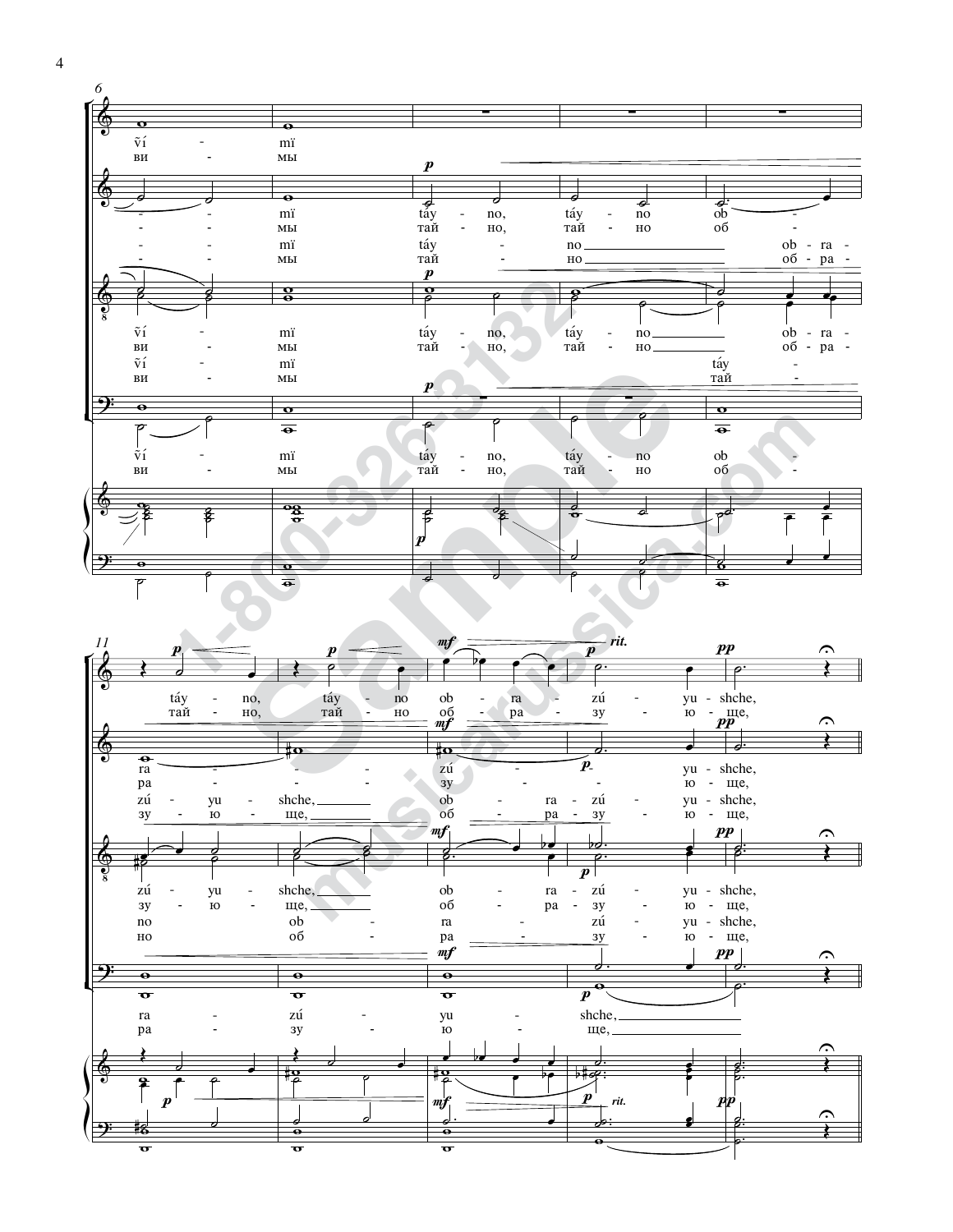

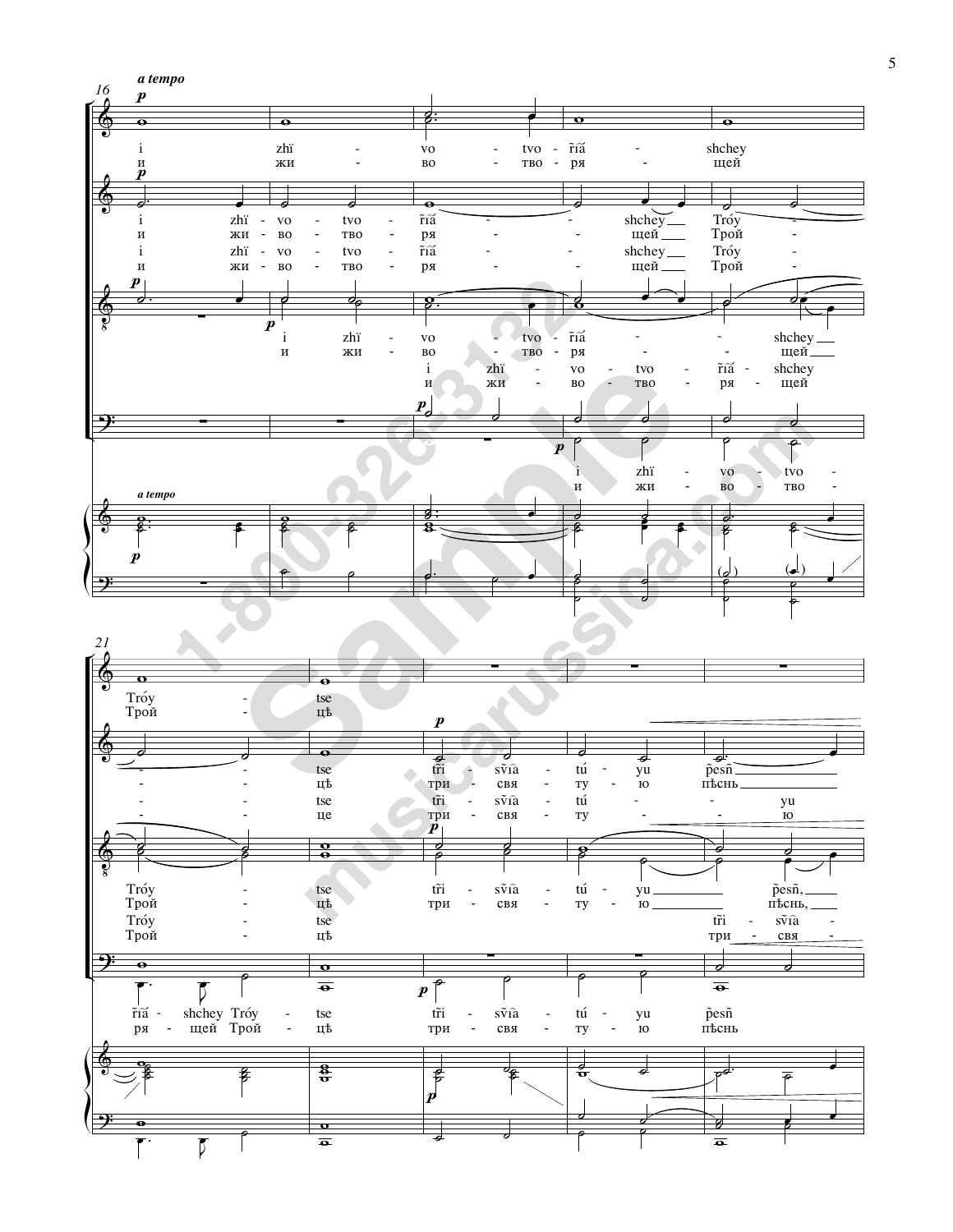

6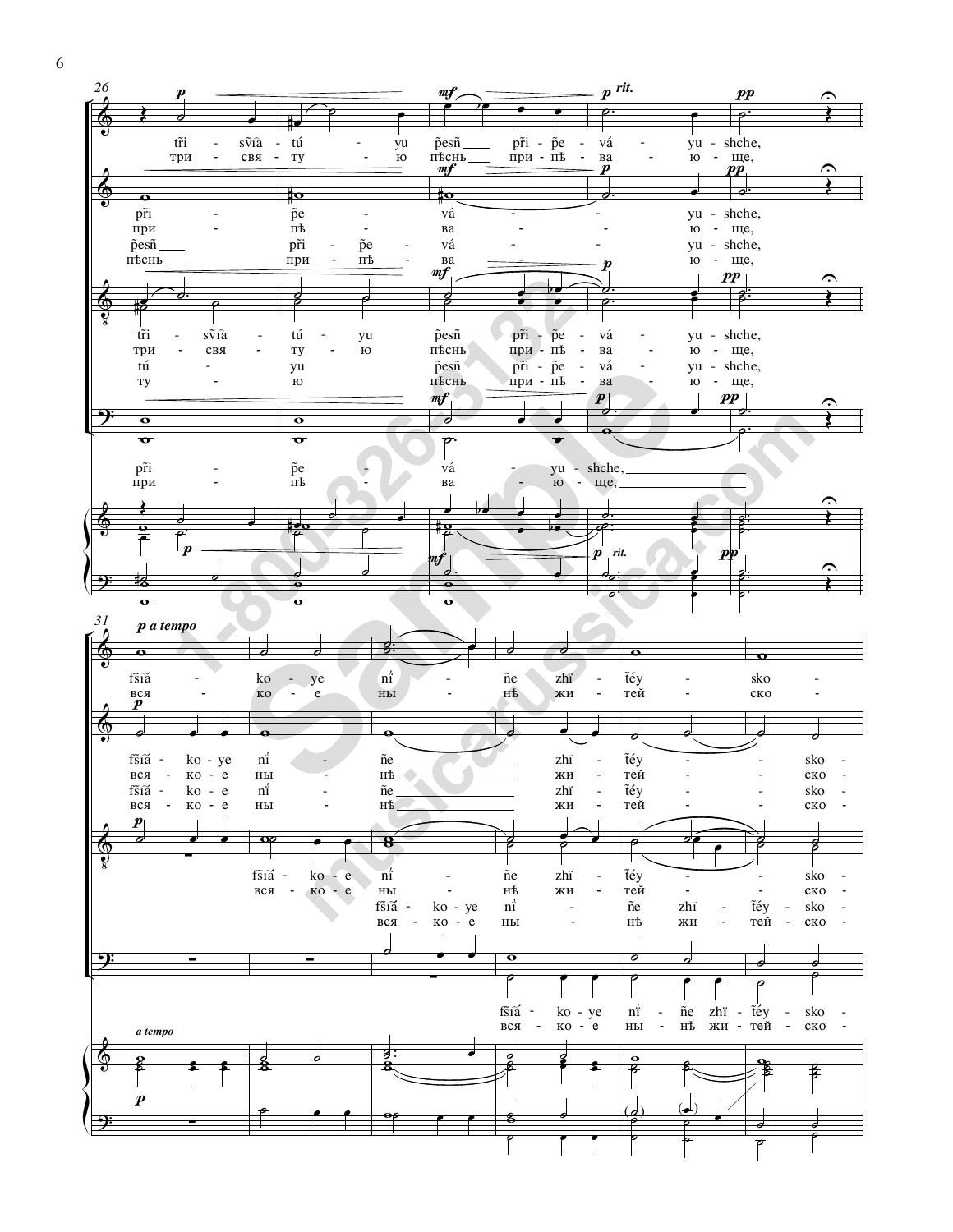

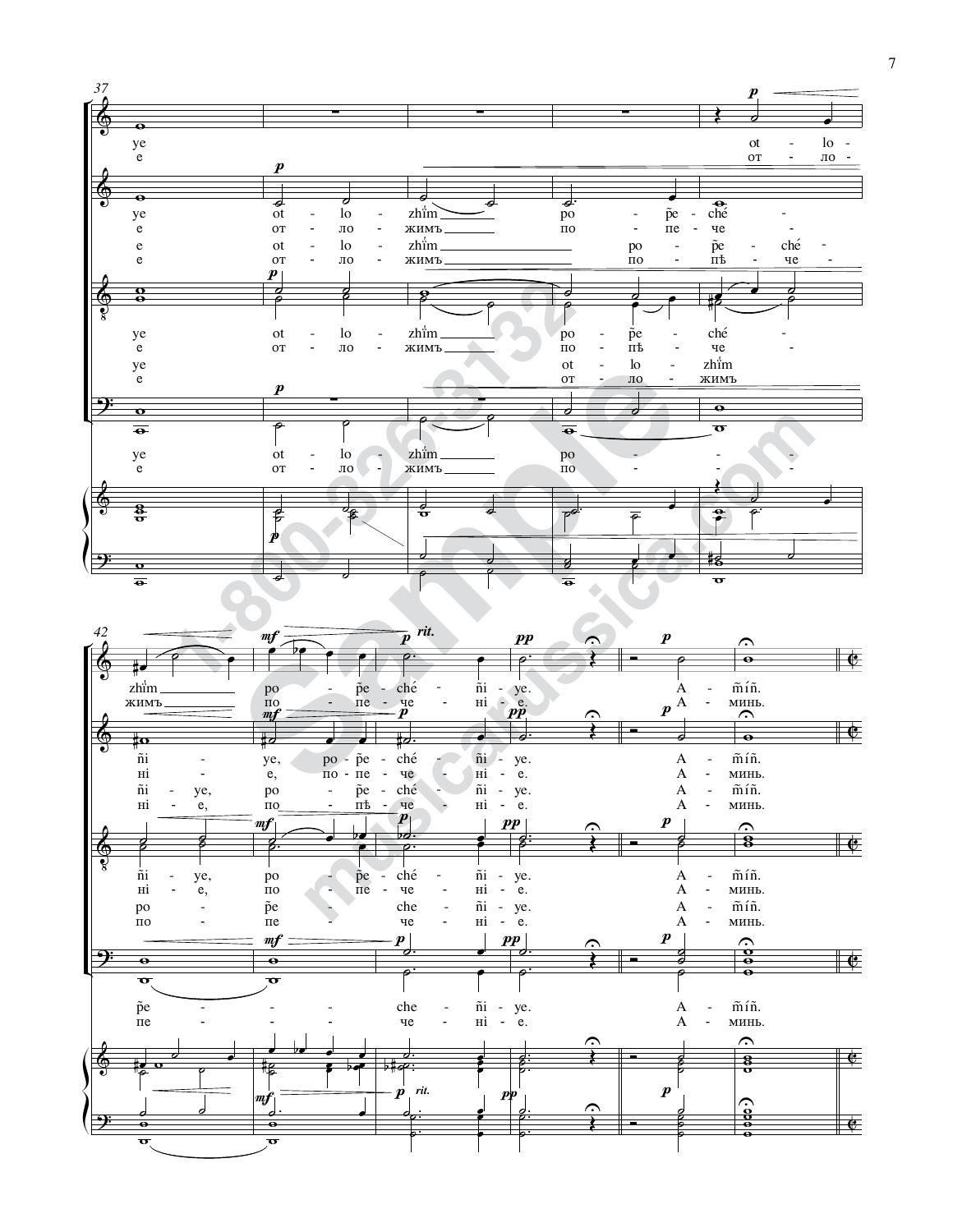

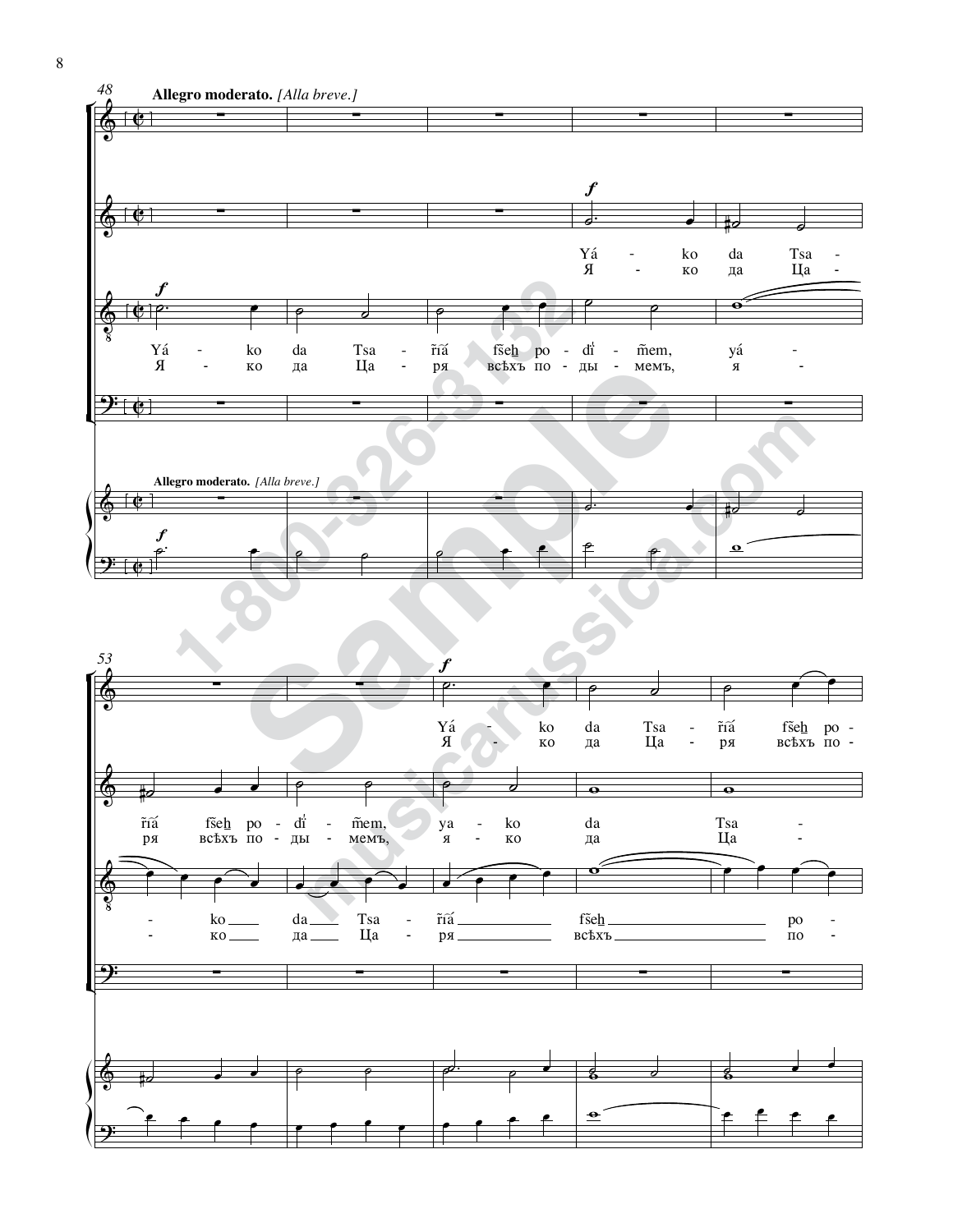